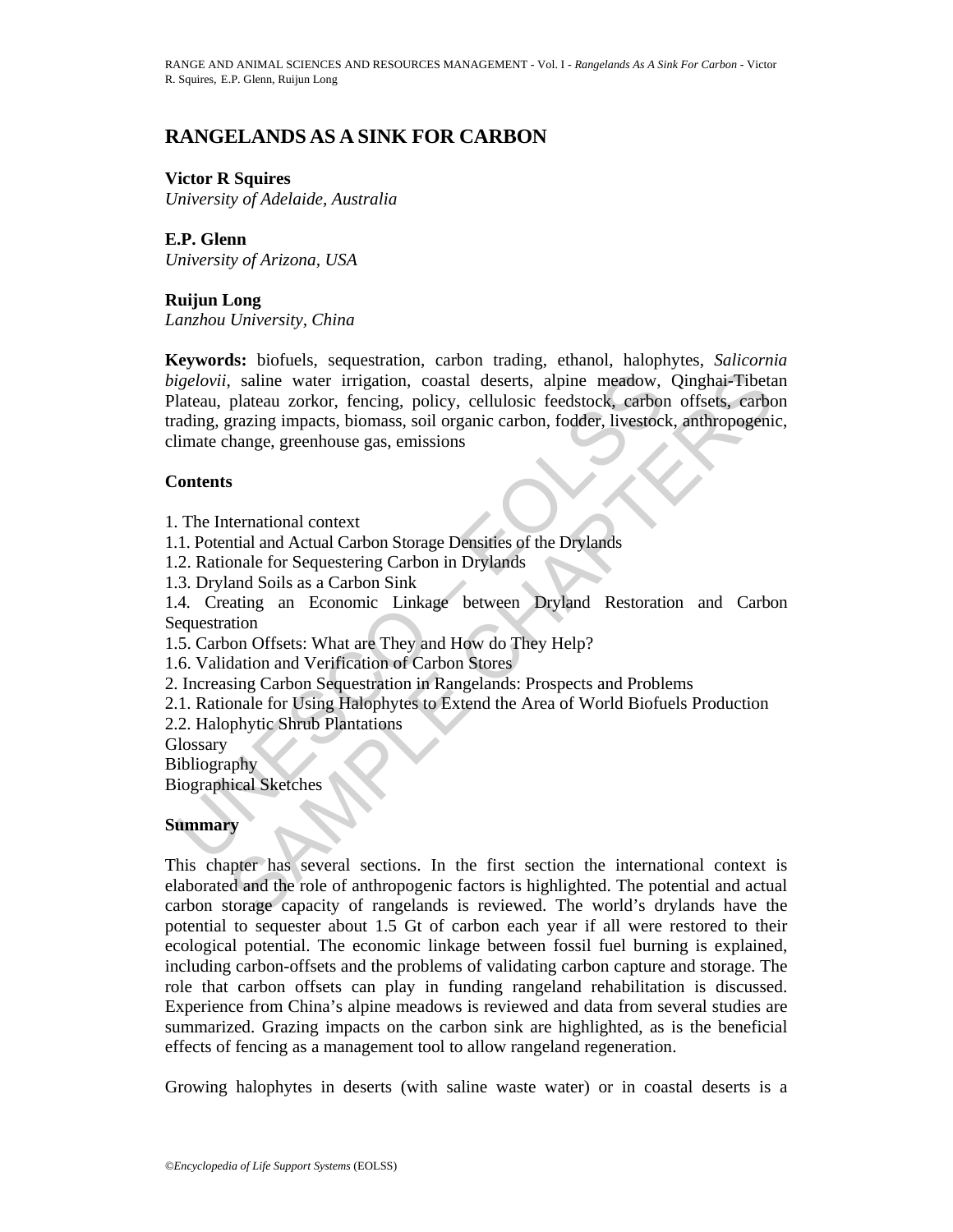successful approach for capturing and storing carbon and for improving supplies or fodder for livestock and for feedstock for the production of ethanol as part of the push to promote biofuels. A conservative estimate of land available for irrigated halophyte production is 1,250,236  $\text{km}^2$  (approximately 1.25 x 10<sup>8</sup> ha). This acreage would expand current world irrigated agriculture land by 50%. With a biomass yield of 10 t/ha/yr and ethanol yield of 190 l/t, halophyte biofuel crops could produce 237 billion L of ethanol per year.

# **1. The International Context**

Increased concentrations of greenhouse gases have led to global concern that human activities could lead to accelerated changes in climate patterns. The major anthropogenic sources of greenhouse gas emissions are combustion of fossil fuels (5.5 billion tons carbon per year) and land use change (1.6 billion tons carbon per year. The Fourth report of the Intergovernmental Panel on Climate Change, released in 2007 found that "the balance of evidence suggests a discernible human influence on global climate" and that "Warming of the climate system is unequivocal, as is now evident from observations of increases in global average air and ocean temperatures, widespread melting of snow and ice and rising global average sea level.......

nthropogenic sources of greenhouse gas emissions are combustion of<br>ullion tons carbon per year) and land use change (1.6 billion tons carbount neport<br>out the row carre and land use change (1.6 billion tons cart<br>out the row genic sources of greenhouse gas emissions are combustion of fossil fuels (5.<br>
Sons carbon per year) and land use change (1.6 billion tons carbon per year. The<br>
eport of the Intergovernmental Panel on Climate Change, releas The concern about the greenhouse effect is of course that the increasing emissions of greenhouse gases (GHGs), e.g., carbon dioxide, methane, nitrous oxide and chlorofluorocarbons (CFCs), resulting from human activities may cause a rise in globalmean surface air temperature or induce "global warming". Both natural (e.g., solar variability, volcanic eruptions) and human (e.g. combustion of fossil fuels, agricultural practices and deforestation) activities can affect climate change by modifying the emissions of greenhouse gases, aerosols and their precursors. The rates of increase in the atmospheric concentrations of carbon dioxide and nitrous oxide have continued to grow or remain steady while those of methane and some halocarbon compounds have slowed.

Land use change and degradation are important sources of greenhouses gases globally, responsible for about 20% of erosion. Land degradation leads to increased carbon emissions both through loss of biomass when vegetation is destroyed and through increased soil erosion. Erosion leads to emissions in two ways: by reducing primary productivity, thereby reducing soil's potential to store carbon and through direct loss of stored soil organic carbon (SOC). Although not all carbon in eroded soil is returned to the atmosphere immediately, the net effect of erosion is likely to be increased carbon emission.

The potential impacts of climate change and global warming are numerous and we do not need to elaborate them here.

In response to the threat of climate change more than 190 countries, have become parties to the United Nations Framework Convention on Climate Change (FCCC). The objective of the Convention is:

"to achieve … stabilisation of greenhouse gas concentrations in the atmosphere at a level that would prevent dangerous anthropogenic interference with the climate system."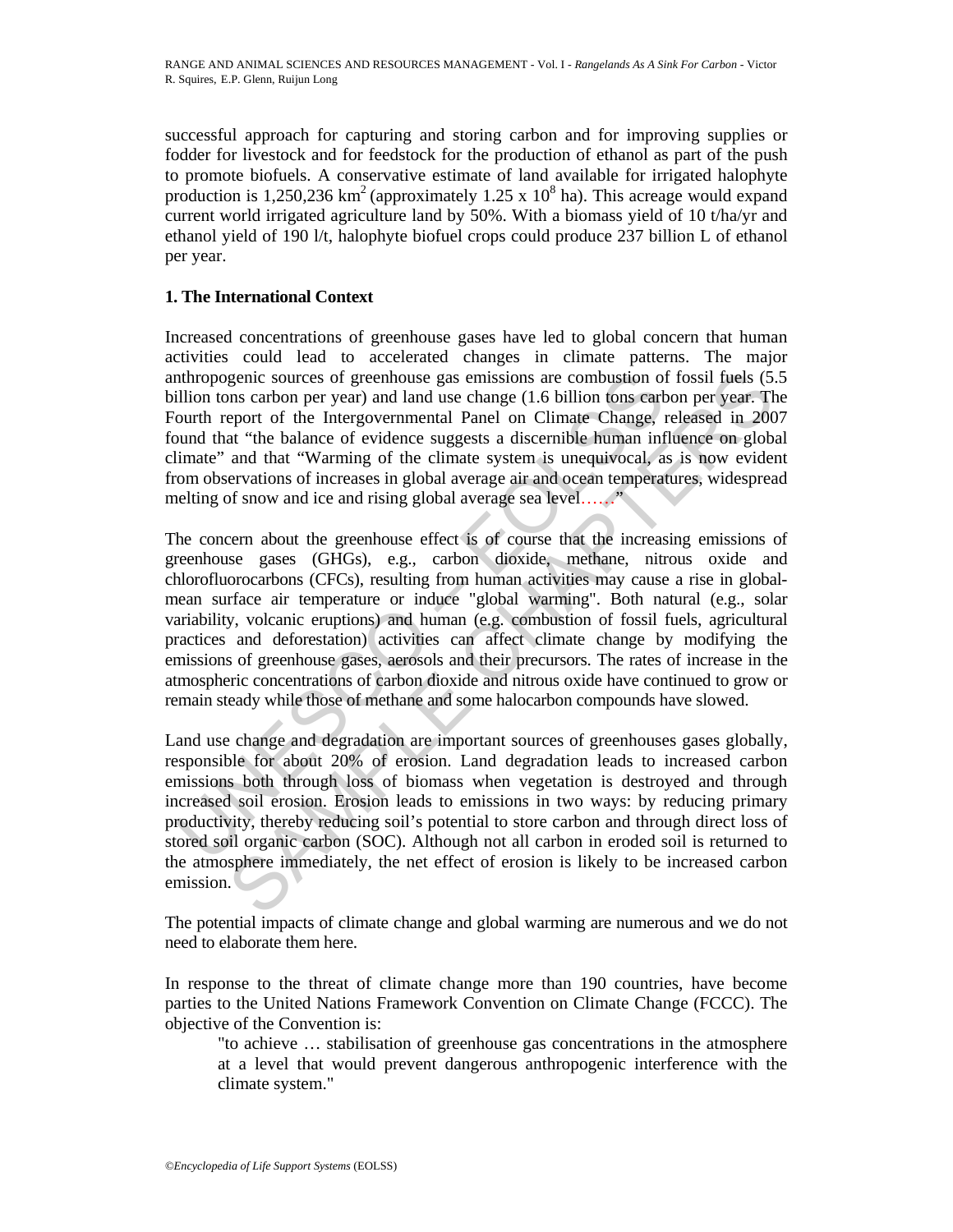The emission of the greenhouse gas  $CO<sub>2</sub>$  to the atmosphere continues to escalate (Figure 1). Coal, gas and petroleum-fired electric power stations account for one-third of the global fossil fuel C emissions. Estimates of annual emissions of  $CO<sub>2</sub>$  by fossil fuel and land use change for the period 1980 to 1989 are  $5.4 \pm 0.5$  Pg of C per year and  $1.6 \pm 1.0$ Pg of C per year, respectively. Global oceans are estimated to absorb  $2.0 \pm 0.8$  Pg of C per year, and about 3.2 Pg per year remains in the atmosphere. This calculation leaves an amount of  $1.8 \pm 1.4$  Pg per year unaccounted for -- the so called "missing"  $CO_2$ . It is generally accepted by the IPCC that during the decades of the 1980s and 1990s that global terrestrial ecosystems absorbed Carbon at the rate of  $1-4$  Pg /yr, offsetting 10-60 % of fossil fuel emissions.





# **1.1. Potential and Actual Carbon Storage Densities of the Drylands**

The extent of land degradation in the drylands (many of which are rangelands) has already been estimated. These estimates lack sufficient detail to be used as management tools at a local level, but they are sufficient to estimate the amount of land degradation that has occurred at a regional or continental scale. Unfortunately land degradation is not defined in terms of carbon storage but is estimated by degree of soil erosion and reduction in above ground net primary productivity. Nevertheless, important calibrating studies on several continents, covering a range of dry agro-ecosystems, have established relationships between carbon storage and net primary productivity. These calibrating studies are used to estimate the difference in net carbon storage in degraded compared to the restored and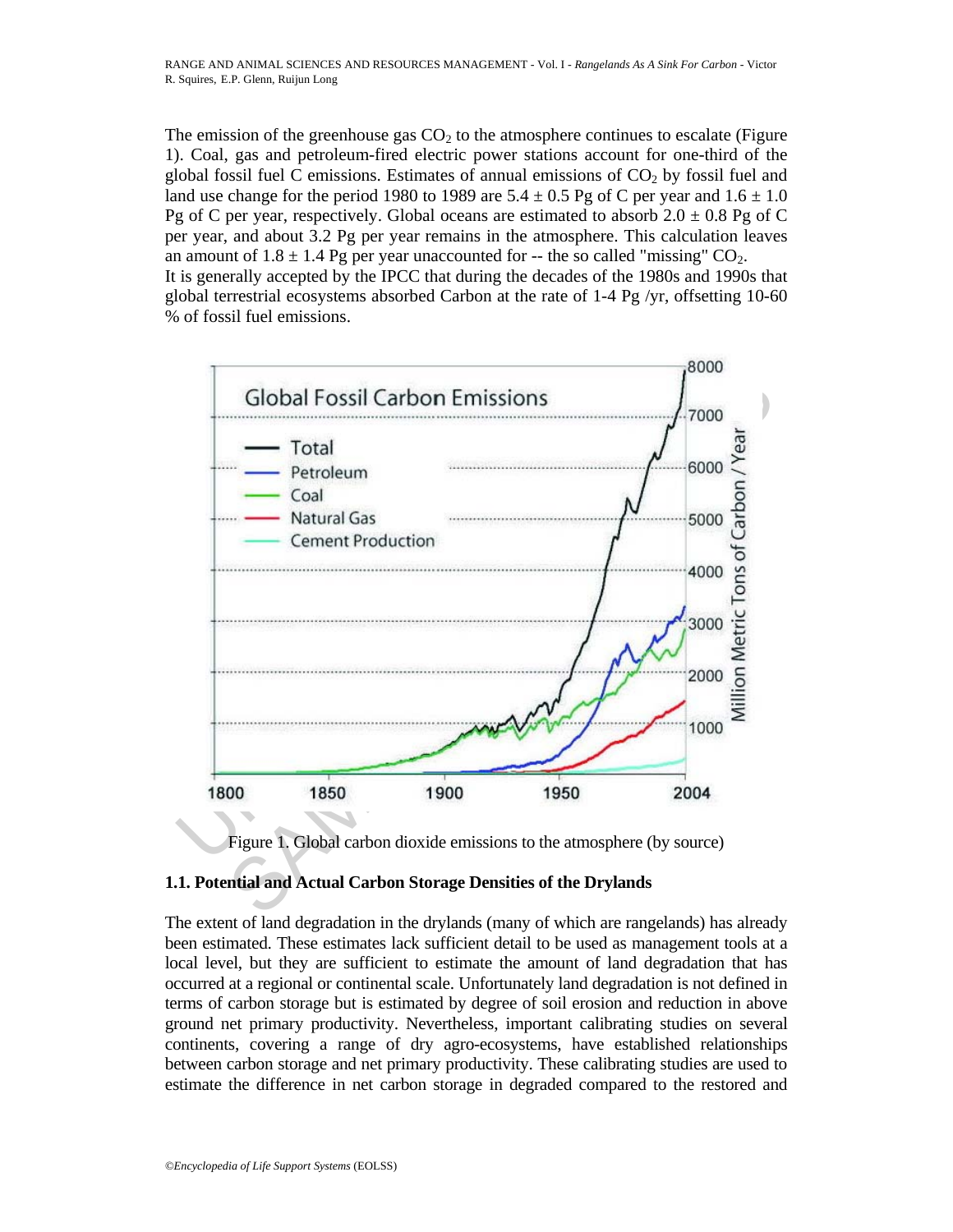sustainably-managed dry rangelands across the dryland areas of the globe. The estimates are used to project net changes in dryland carbon storage over the next 50 years under two scenarios: 1) business as usual (continuing land degradation over 50 years); 2) implementation of major elements of the Action Plan to Combat Desertification under the UNCCD. The phase-in of the Action Plan is assumed to occur over a 20 year period. The costs of implementation have already been estimated. These may be used to estimate the costs of carbon sequestration by improving land use practices in the drylands compared and compared to other carbon offset costs (see 1.6 below).

Carbon storage estimates use multiple sources of information to be compared and contrasted in order to assess the validity and sensitivity of the estimates. The data types will include: remote sensing studies; ground studies; long-term monitoring studies in natural and disturbed dryland areas; soil carbon measurements; and modeling studies. Studies of wide geographic distribution and in as many different ecosystems as possible are used. This approach produces estimates of carbon storage that will include a range of values, indicating the degree of uncertainty of the estimates.

# **1.2. Rationale for Sequestering Carbon in Drylands**

At first glance, the possibility of large-scale carbon sequestration on drylands might seem unlikely. Compared to other biomes, drylands accumulate only a fraction of the hundreds of tons of carbon per hectare that can accrue in temperate and tropical forest systems, and at a fraction of the annual rate. But the world's drylands store about 241 Pg of organic carbon, 60 times more than is added to the atmosphere annually by fossil fuel burning.

atural and disturbed dryland areas; soil carbon measurements; and utudies of wide geographic distribution and in as many different ecosy e used. This approach produces estimates of carbon storage that will i<br>alues, indicat and disturbed dryland areas; soil carbon measurements; and modeling studies<br>of wide goographic distibution and in as many different coesystems as possibly<br>This approach produces estimates of carbon storage that will inclu The principal biological sinks for  $CO<sub>2</sub>$  were thought to be the forested regions of the world, notably tropical rainforests, and much effort has been concentrated there. It is now clear that drylands are also a prime candidate for a major carbon sequestration effort. Any effort to sequester a large number of tons of atmospheric carbon on drylands must surely involve significant challenges -- scientific and organizational. But these are challenges that humankind must face as the twenty-first century unfolds.

Not the least of these challenges is to find enough land. To absorb even 25% of the atmospheric  $CO<sub>2</sub>$  emissions into dryland soil and vegetation would require an area of about 2 to 5 billion hectares (ha). But most dryland is under human management and if incentives such as carbon trading schemes and the acceptance of carbon offsets (see Section 1.4 below) were provided the management system could be altered to sequester more carbon.

Estimates have been made of the potential productivity of the world ecosystems based on the type of native vegetation they supported before human land-use systems were imposed on them. Productivity is very low in the desert regions (approximately 25 g C /m<sup>2</sup>/yr), but increases in the arid and semi-arid areas, reaching levels as high as 400 g C  $/m^2$ /yr in the dry tropical forests. These rates are nearly as high as productivity rates in the temperate regions.

Increasing carbon storage in the dryland areas will involve converting degraded lands,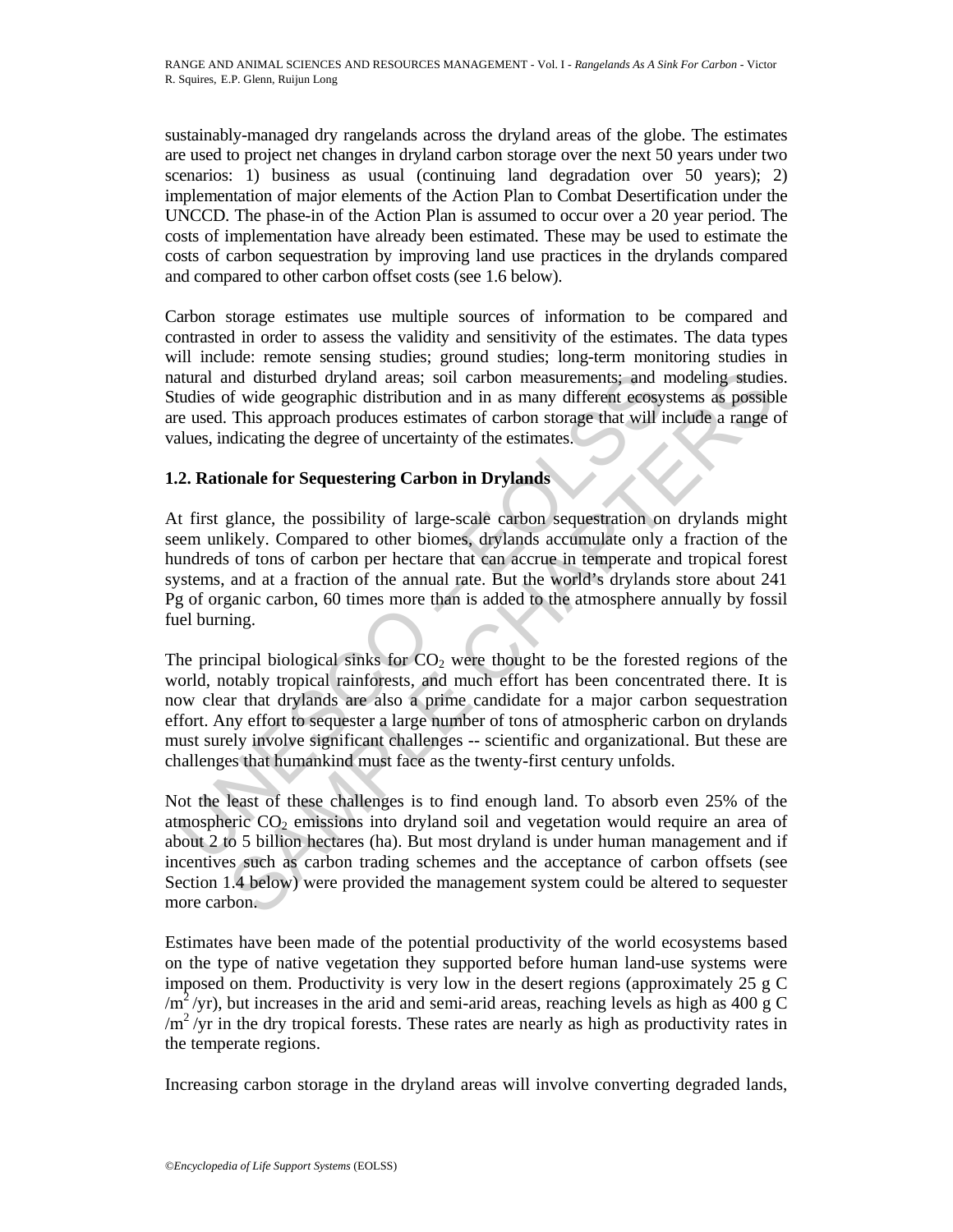which are performing well below their potential, into land-use systems that perform closer to the production levels in undisturbed ecosystems. Obviously, the greatest potential for carbon storage lies in the regions with the highest potential productivity, while the deserts have little potential for increased carbon storage but even deserts can absorb and immobilize carbon through methane oxidation.

### **1.2.1. Methane Oxidation in Desert Soils**

All well-aerated undisturbed soils including very dry desert soils not subject to nitrogen fertilization oxidize methane at a low rate, It has implications for 1 billion ha globally of hyper arid lands. It also applies to much of the remaining 5.2 billion ha of drylands. Whereas there is no direct carbon uptake, methane uptake of 1-30 kg/ha/yr (equivalent to 5-150 kg C/ha/yr), can occur indefinitely. The existence of the oxidative sink has been demonstrated by several scientists. The benefit is direct and simple, and it happens anyway. But the process is sensitive to nitrogen deposition. There are no social, political or economic risks. There are no operational costs. There would be significant validation costs if carbon offsets were claimed so it is unlikely that methane oxidation will enter into any carbon trading arrangement but it will occur nonetheless.



Figure 2. Map of world deserts

Rangelands and adjacent desert lands have the potential to be a sink for significant amounts of carbon, especially if they are restored to their ecological potential. It is likely that the natural biomes (deserts, grasslands, woodlands, tundra and forests) are already participating in increased storage of a fraction of the carbon from fossil fuel emissions, although physical evidence for this is scant.

Restoration of the world's drylands would have a major impact on global climates since the world's drylands (excluding the hyper-arid regions) cover 5.2 billion ha and have the potential to sequester  $0.5$ -1.0 Pg C /yr. The huge cost of arid land rehabilitation could be provided via privately funded carbon offsets programs and special efforts to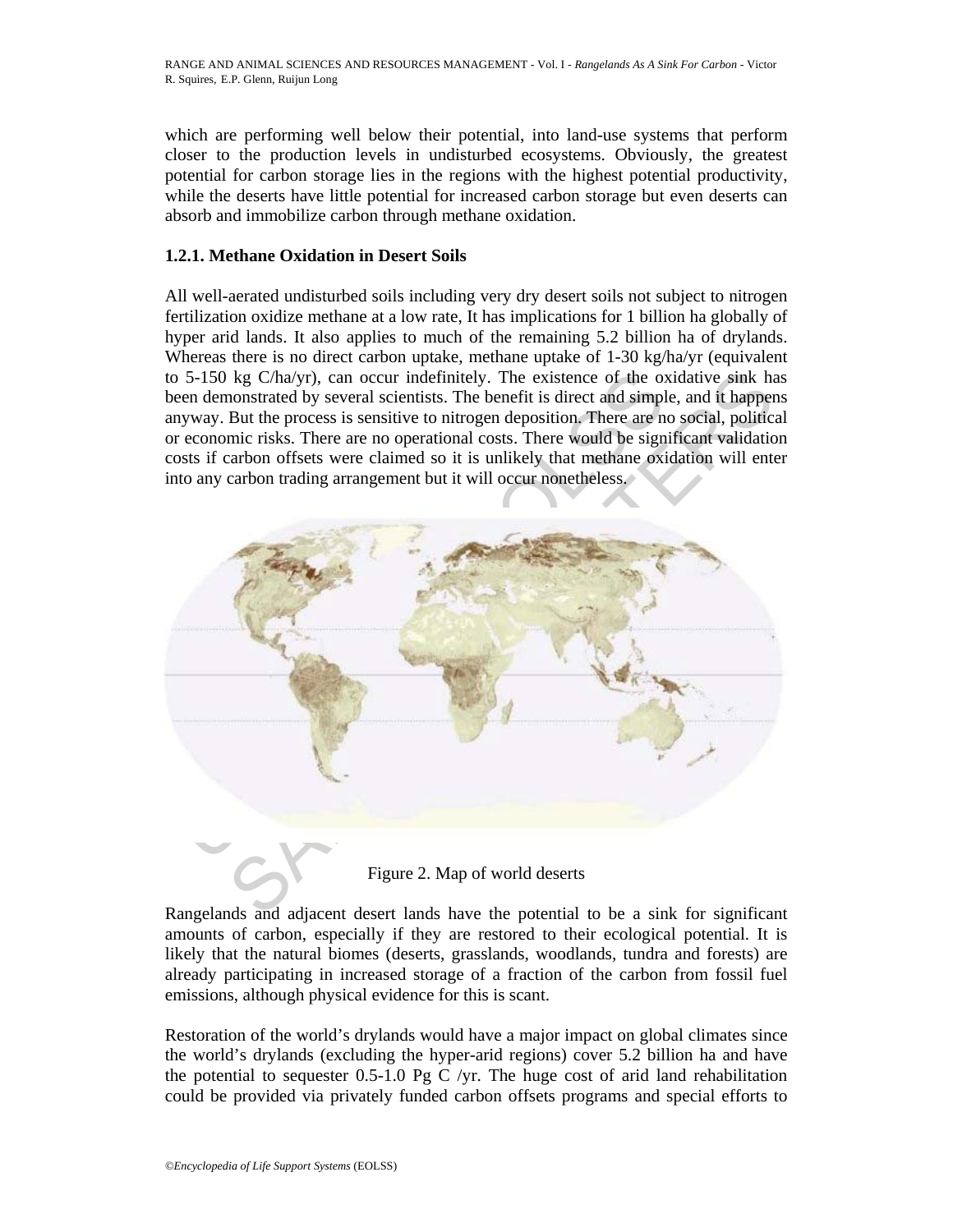sequester carbon in the world's deserts and adjacent drylands (see 1.4 below).

There is an opportunity for mitigation of the rate of increase of atmospheric  $CO<sub>2</sub>$ through absorption and storage of carbon in plant and soil (carbon sequestration). Carbon sequestration is the process of carbon stock aggradation and may be viewed as a key to reverse land degradation. Carbon sequestration is not the carbon stores themselves, but increases in those pools for substantial periods of time as a means of offsetting atmospheric changes.

|                                                                                                                                                                                                                                              | <b>MITIGATION OPPORTUNITIES RELATED TO DEGRADATION</b>                                           |                                                                                                                                                                                                                                                                                                                                                                                                                                   |
|----------------------------------------------------------------------------------------------------------------------------------------------------------------------------------------------------------------------------------------------|--------------------------------------------------------------------------------------------------|-----------------------------------------------------------------------------------------------------------------------------------------------------------------------------------------------------------------------------------------------------------------------------------------------------------------------------------------------------------------------------------------------------------------------------------|
| <b>Issues</b>                                                                                                                                                                                                                                | <i>Maintenance</i><br>Avoid losses of C                                                          | Capture<br>Seek gains of C                                                                                                                                                                                                                                                                                                                                                                                                        |
| Physical                                                                                                                                                                                                                                     | Do changes in system state cause<br>loss of C?                                                   | Is there a system change resulting<br>in C sequestration?                                                                                                                                                                                                                                                                                                                                                                         |
| Ecological                                                                                                                                                                                                                                   | How vulnerable to change is the<br>system? Are changes irreversible?                             | Is the system change biologically<br>achievable?                                                                                                                                                                                                                                                                                                                                                                                  |
| Socioeconomic                                                                                                                                                                                                                                | Are<br>there<br>pressures<br>for<br>management changes which will<br>degrade the current system? | What cost is there to changing the<br>system, and is the<br>outcome<br>acceptable socially?                                                                                                                                                                                                                                                                                                                                       |
| Cultural                                                                                                                                                                                                                                     | <b>Is</b><br>the<br>management<br>current<br>culturally acceptable?                              | Is the management needed for the<br>change culturally feasible?                                                                                                                                                                                                                                                                                                                                                                   |
| Table 1. General questions Related to Mitigation Opportunities in Arid Lands.<br>Mitigation strategies involve one of two options (Table 1):                                                                                                 |                                                                                                  |                                                                                                                                                                                                                                                                                                                                                                                                                                   |
| 1) To conserve and/or protect existing carbon sinks (Photo 1)<br>To increase the capacity of the land to sequester carbon (Photo 2)<br>2)                                                                                                    |                                                                                                  |                                                                                                                                                                                                                                                                                                                                                                                                                                   |
| Given that drylands seem to represent a sufficient potential opportunity for carbon<br>sequestration that further analysis is worthwhile, two steps should be undertaken to<br>properly identify and assess specific regional opportunities: |                                                                                                  |                                                                                                                                                                                                                                                                                                                                                                                                                                   |
| 1.                                                                                                                                                                                                                                           |                                                                                                  | A comprehensive, iterative procedure for identifying what land use/ecosystem<br>changes would preserve or capture carbon stocks; this procedure should be applied<br>in a superficial fashion to major land use/ecosystems around the world, to highlight<br>those options that have promise. It involves identifying what managed states each<br>land use/ecosystem may be in what the transitions between these states mean for |

- 1) To conserve and/or protect existing carbon sinks (Photo 1)
- 2) To increase the capacity of the land to sequester carbon (Photo 2)

- 1. A comprehensive, iterative procedure for identifying what land use/ecosystem changes would preserve or capture carbon stocks; this procedure should be applied in a superficial fashion to major land use/ecosystems around the world, to highlight those options that have promise. It involves identifying what managed states each land use/ecosystem may be in, what the transitions between these states mean for carbon storage, and then assessing biophysical, socio-economic and cultural/political constraints in relation to transitions that are positive in terms in carbon storage (Fig.2). This analysis should be applied to a suite of systems that represent different climate, soil and social conditions.
- 2. A second comprehensive procedure should be applied to promising options to determine whether they show sufficient returns, credibility, low risk, and ancillary benefits to be considered by a public or private donor source, and, if so, for what principal reason.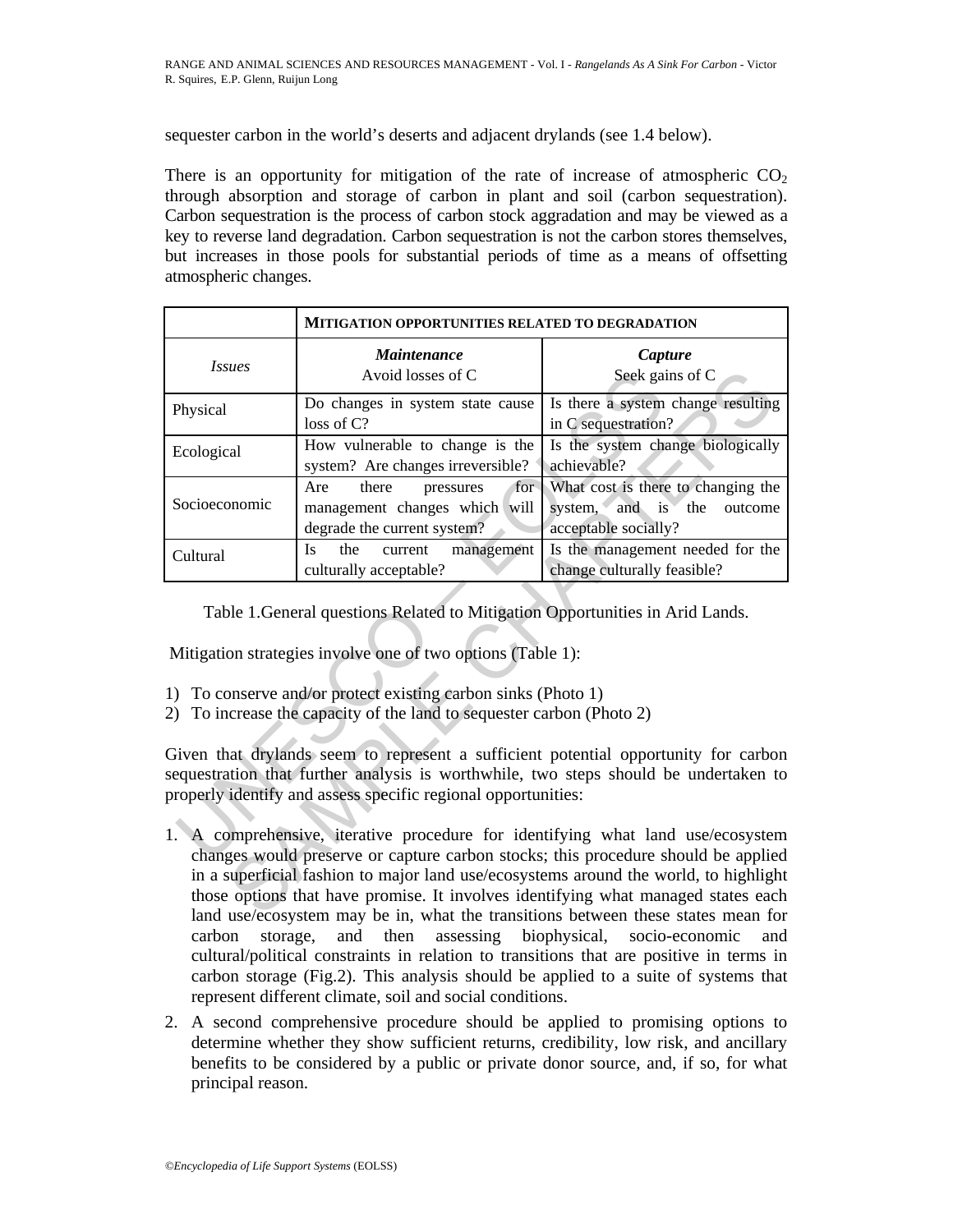

Figure 3. Projected temperature and precipitation changes



Photo 1. Well managed vegetation on drylands can be an important sink for CO<sub>2</sub>. Good management is the key to conserving C storage capacity.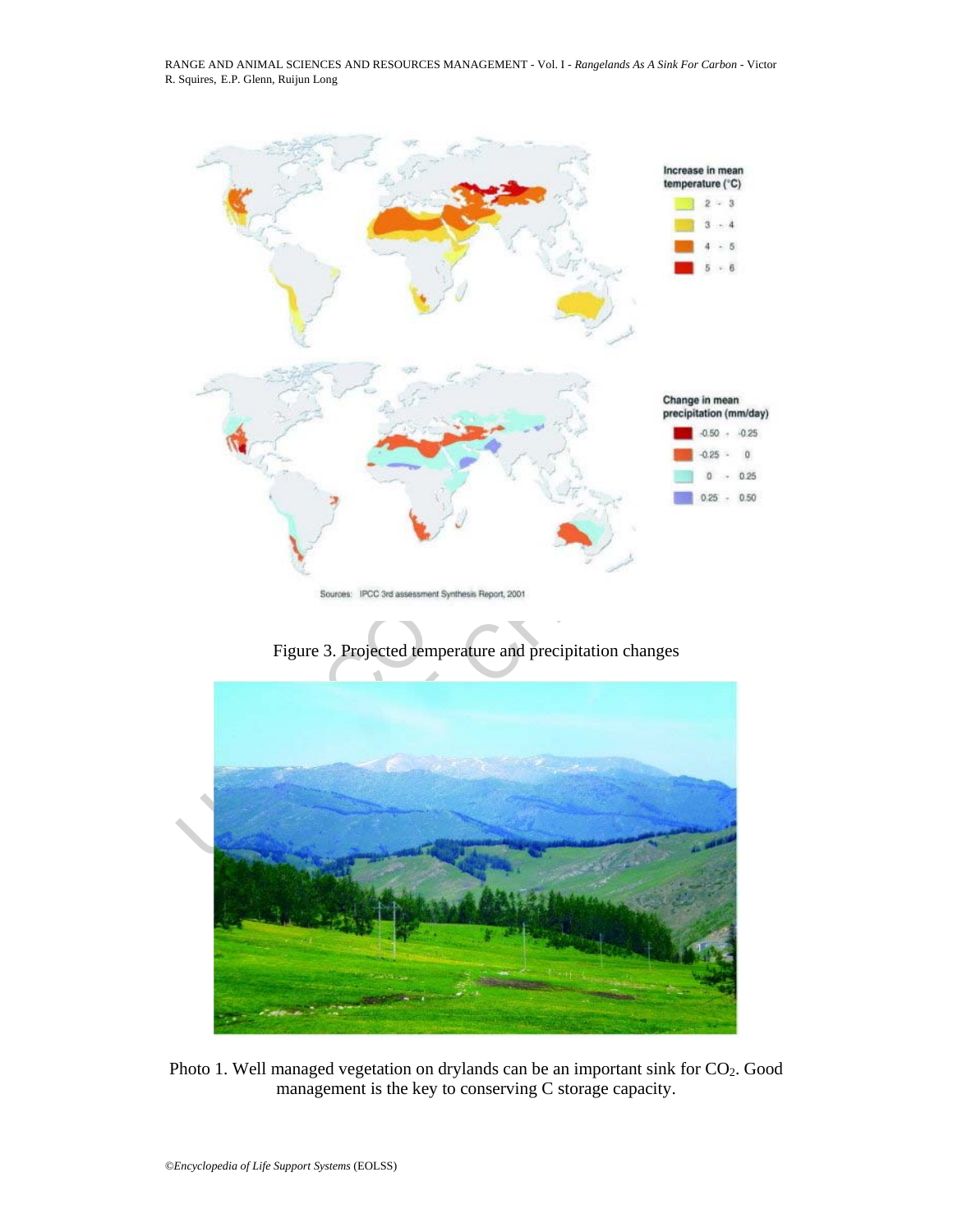

Photo 2. Revegetation of degraded drylands can do much to improve the rate of C sequestration.

Photo 2. Revegetation of degraded drylands can do much to improve<br>sequestration.<br>ctions that can be taken to accelerate storage of carbon in the terrestire<br>relatively low cost and thus may partially offset some of the emis 2. Revegetation of degraded drylands can do much to improve the rate of C<br>sequestration.<br>that can be taken to accelerate storage of carbon in the terrestrial biosphere may<br>be low cost and thus may partially offset some of Actions that can be taken to accelerate storage of carbon in the terrestrial biosphere may be relatively low cost and thus may partially offset some of the emissions from fossil fuel burning. Small unit changes in the rate at which carbon is emitted or sequestered in these soils can have relatively large impacts on the atmospheric carbon budget, given the large areas of drylands. Drylands cover 6.1 billion ha worldwide, 5.2 billion ha of which are arid, semi-arid or dry sub-humid lands capable of supporting some form of agricultural or pastoral production. Thus they cover more than one-third of the world's total land area, a greater portion than is covered by cropland (1.4 billion ha) or closed forest (4.4. billion ha).

TO ACCESS ALL THE **24 PAGES** OF THIS CHAPTER, Visit: http://www.eolss.net/Eolss-sampleAllChapter.aspx

#### **Bibliography**

- - -

Allen, M. R., Frame, D. J., Huntingford, C., Jones, C. D. Lowe, J. A., Meinshausen, M. & Meinshausen, N. 2009 Warming caused by cumulative carbon emission: the trillionth tonne. *Nature*, 2009 458 (7242) 2263-1166 [Considers the extent of the likely rise in global temperatures. Total anthropogenic emissions of one trillion tonnes of carbon (3.67 trillion tonnes of  $CO<sub>2</sub>$ ), about half of which has already been emitted since industrialization began, results in a most likely peak carbon-dioxide-induced warming of  $2^{\circ}C$ above pre-industrial temperatures, with a 5–95% confidence interval of 1.3–3.9 °C. ]

Gao, Y.H. Luo, P. Wu, N. Chen, H. and Wang, G.X. 2007. Grazing Intensity Impacts on Carbon Sequestration in an Alpine Meadow on the Eastern Tibetan Plateau. *Research Journal of Agriculture and Biological Sciences*, 3(6): 642-647 [Reports on an experiment in the Qinghai-Tibet plateau of China in which soil organic carbon (SOC) was compared under three stocking rates when yaks grazed alpine rangelands. The ratio of above- and below- ground fractions was altered as grazing pressure increased and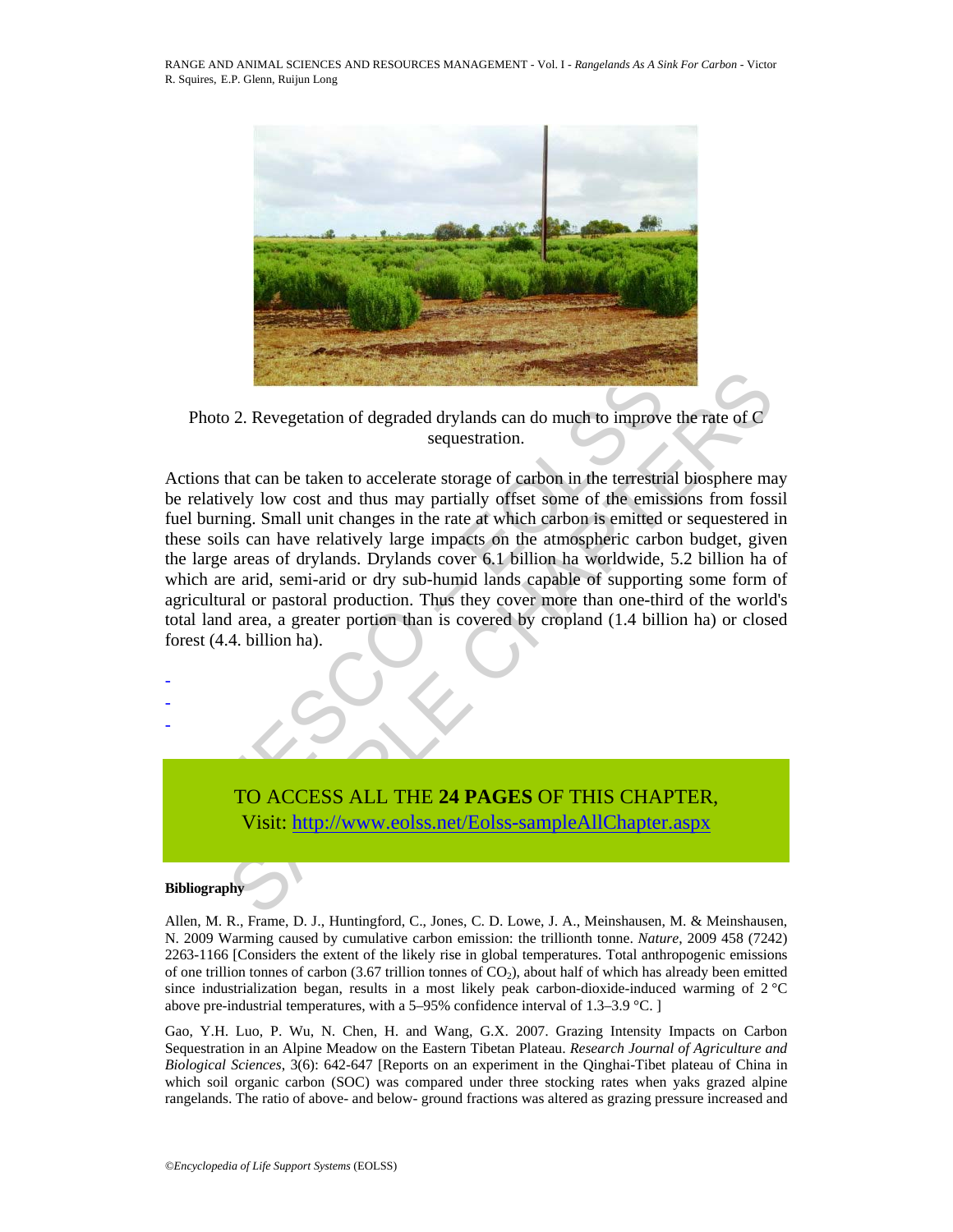SOC was higher under high stocking densities as a consequence].

Glenn, E., Squires, V. Olsen, M. and Frye. R. 1993. Potential for carbon sequestration in the drylands. *Water, Air and Soil Pollution* 70: 341-355.[ An early analysis of the role of the world's drylands in carbon capture a storage presented at an international science meeting to consider strategies to improve carbon sequestration. This special issue of the journal *Water, Air and Soil Pollution* contains many relevant papers]

Glenn, E.P., Hodges, C.N. H. Lieth, H. Pielke, R. and Pitelka, L. 1992. Growing halophytes to remove carbon from the atmosphere. *Environment* 34 (3): 40-43. [Explains the rationale and feasibility of growing halophytes in coastal deserts (using sea water irrigation) and on saline wastelands as a sink for carbon dioxide]

Glenn, E.P., Squires, V.R. and Brown, J.J. 1997. Saline soils in the drylands: extent of the problem and prospects for utilisation. In: *World Atlas of Desertification* (2nd ed) Edward Arno1d/UNEP pp.144-148 [A global survey of potential and problems produced for UNEP]

lenn, E.P., Swingle. R.S., Riley, J.J., Mota, C., Watson, M.C. and Squires, V.R. (19<br>ulophytes: potential for use in livestock husbandry. IN: V.R. Squires & A.T. Ayoul<br>alophytes: potential for use in livestock mushandry. 2, Swingle. R.S., Riley, J.J., Mota, C., Watson, M.C. and Squires, V.R. (1994) North America<br>
2: potential for use in ivestock husbandy. IN: V.R. Squires & A.T. Ayoub (eds). "Halophyus and the use in ivestock and for reha Glenn, E.P., Swingle. R.S., Riley, J.J., Mota, C., Watson, M.C. and Squires, V.R. (1994) North American halophytes: potential for use in livestock husbandry. IN: V.R. Squires & A.T. Ayoub (eds). "*Halophytes as a resource for livestock and for rehabilitation of degraded lands*". TASKS FOR VEGETATION SCIENCE, Kluwer Academic, Dordrecht, pp.165-174 [Examines the potential for feeding livestock on forage biomass from halophytes and presents results from feeding trials]

Grattan, S., Benes, S., Peters, D., Diaz, F. 2008. Feasibility of irrigating pickleweed (*Salicornia bigelovii* Torr.) with hyper-saline drainage water. *Journal of Environmental Quality* 37:S149-S156 (Supplement S). [An examination of the feasibility and potential of re-using saline drainage for biomass production].

Houghton, R.A. 2007. Balancing the global carbon budget. *Annual Review of Earth Planetary Science*  35:313-347 [A definitive report based on the work of the IPCC that reports the product of several global models of climate change and the global carbon budget]

Hu, Z. (2008) Effects of vegetation control on ecosystem water use efficiency within and among four grassland ecosystems in China. *Global Change Biology* 14(7):1609-1619 [Using continuous eddy covariance measurements of carbon dioxide and water vapor fluxes, over a 3 year period the authors examined the seasonal, inter-annual, and inter-ecosystem variations at the ecosystem-level in four Chinese grassland ecosystems in the Qinghai-Tibet Plateau and North China]

IPCC 2001 The 3rd Assessment and synthesis Report, IPCC, Cambridge University Press, Cambridge UK [Progress report by a team of experts on global climate change, with projections]

Lal, R. 2001. Potential for desertification control to sequester carbon and mitigate the greenhouse effect. *Climatic Change* 51: 35-72 [Drylands have a potential to sequester up to 0.4-0.6 Pg C/yr if eroded and degraded dryland soils were restored and their further degradation were stopped. He suggested that various active ecosystem management techniques, such as reclamation of saline soils, could increase carbon sequestration by 0.5-1.3 /Pg C /yr]

Ojima, D., Dirks, B., Glenn, E. P., Owensby, C.E. and Scurlock, J. 1993. Assessment of C budget for grasslands and drylands of the world. *Water, Air and Soil Pollution* 70: 95-110. [A preliminary study based on data from USA, Australia, China, and Africa that compares carbon budgets in typical semiarid grasslands]

Piao, S., Fang, J., Ciais, P., Peylin, P, Huang, Y, Sitch, S. and Wang, T. 2009. The carbon balance of terrestrial ecosystems in China. *Nature* 458: 1009-1038 [Here the authors analyze the current terrestrial carbon balance of China and its driving mechanisms during the 1980s and 1990s using three different methods: biomass and soil carbon inventories extrapolated by satellite greenness measurements, ecosystem models and atmospheric inversions. The three methods produced similar estimates of net carbon sink in the range of 0.19 -0.26 Pg carbon/yr]

Rozema, J. and Flowers, T. 2008. Crops for a Salinized World, *Science* 322: 1479-1480 [A short perspective piece on the potential of saline lands for biomass production].

Shen, M. (2008) Estimation of aboveground biomass using in situ hyperspectral measurements in five major grassland ecosystems on the Tibetan Plateau. *Journal of Plant Ecology* 1(4) 247-257 [Groundbased hyperspectral measurements are useful for estimating above ground biomass **(**AGB), which indicates the potential of applying satellite/airborne remote sensing techniques to AGB estimation of